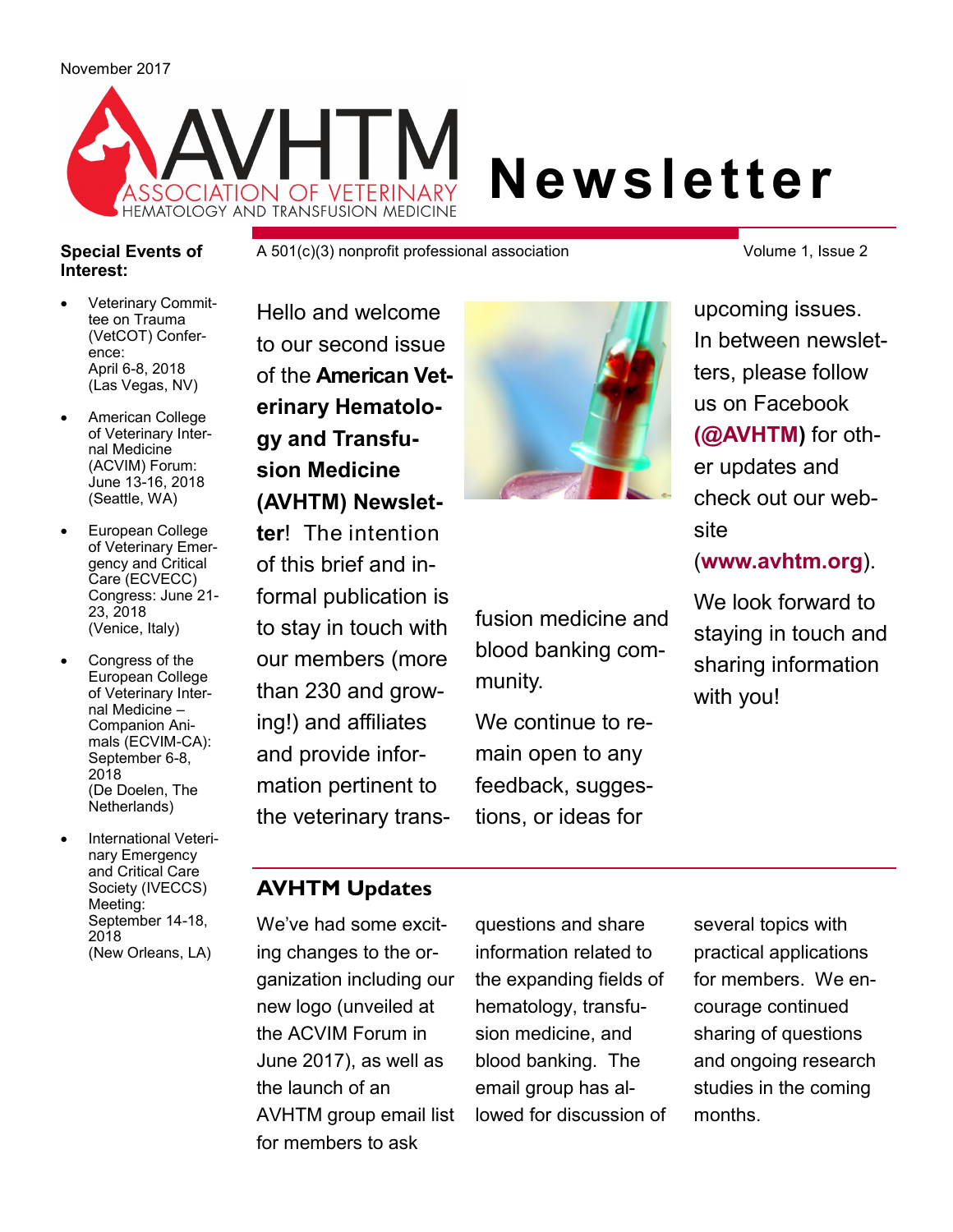# Newsletter

# **Statement regarding welfare of Pet Blood Bank canine donors**



A story that was published in the media in September 2017 revealed information obtained by the **People for the Ethical Treatment of Animals (PETA)** suggesting that the **Pet Blood Bank** (Cherokee, TX) has used Greyhound donors that are housed in deplorable conditions and whose wellness has not been maintained. The Pet Blood Bank released a statement at the end of October stating they would be closing following the PETA campaign.

Considering the recent press regarding the alleged mistreatment of canine blood donors used by an isolated blood bank, the **Association of Veterinary Hematology and Transfusion Medicine (AVHTM)** is stating our stance regarding animal blood donor conditions and treatment.

While the AVHTM cannot independently corroborate the video provided by PETA, and therefore cannot comment specifically on The Pet Blood Bank, we find the video supplied illustrates conditions that we would consider unacceptable for any blood

donor program and unsafe for the blood supply.

The AVHTM is an IRS approved 501(c)(3) nonprofit professional organization dedicated to scientific advancement and education in veterinary hematology and transfusion medicine. Our members including veterinarians, veterinary technicians, hematologists, and blood bank professionals who are dedicated to the health and welfare of the veterinary patients we serve and the blood donors that provide lifesaving blood transfusions.

We recognize that animals provide blood donations in a variety of settings, but the health and welfare of these donor animals is always of the utmost importance. Standard of care within veterinary blood banking dictates that donors must be healthy and have exemplary preventative veterinary care including a up-to-date vaccination status, as well as appropriate heartworm, flea, tick, and intestinal worm prophylaxis. It is also essential that these animals are provided with housing that is comfortable, sanitary, and replete with enrichment opportunities.

The AVHTM fully supports and promotes the **[Ameri](https://www.avma.org/KB/Policies/Pages/AVMA-Animal-Welfare-Principles.aspx)[can Veterinary Medical](https://www.avma.org/KB/Policies/Pages/AVMA-Animal-Welfare-Principles.aspx)  [Association \(AVMA\) An](https://www.avma.org/KB/Policies/Pages/AVMA-Animal-Welfare-Principles.aspx)imal Welfare [Principles](https://www.avma.org/KB/Policies/Pages/AVMA-Animal-Welfare-Principles.aspx)** and the **[American College](http://onlinelibrary.wiley.com/doi/10.1111/jvim.13823/pdf)  [of Veterinary Internal](http://onlinelibrary.wiley.com/doi/10.1111/jvim.13823/pdf)  [Medicine \(ACVIM\) con](http://onlinelibrary.wiley.com/doi/10.1111/jvim.13823/pdf)[sensus statement](http://onlinelibrary.wiley.com/doi/10.1111/jvim.13823/pdf)** for blood donor screening for blood-borne pathogens.

While we are not a regulatory agency, and while no current guidelines exist specifically related to the housing and treatment of animal blood donors, the AVTHM, in collaboration with the veterinary professional community, is invested in the long-term goal of developing veterinary blood banking standards and guidelines. In the meantime, we urge all veterinary professionals purchasing blood products from blood banks to inquire about the housing and treatment of the donor animals and to ensure humane management of their own blood donors as per the above-mentioned guidelines.

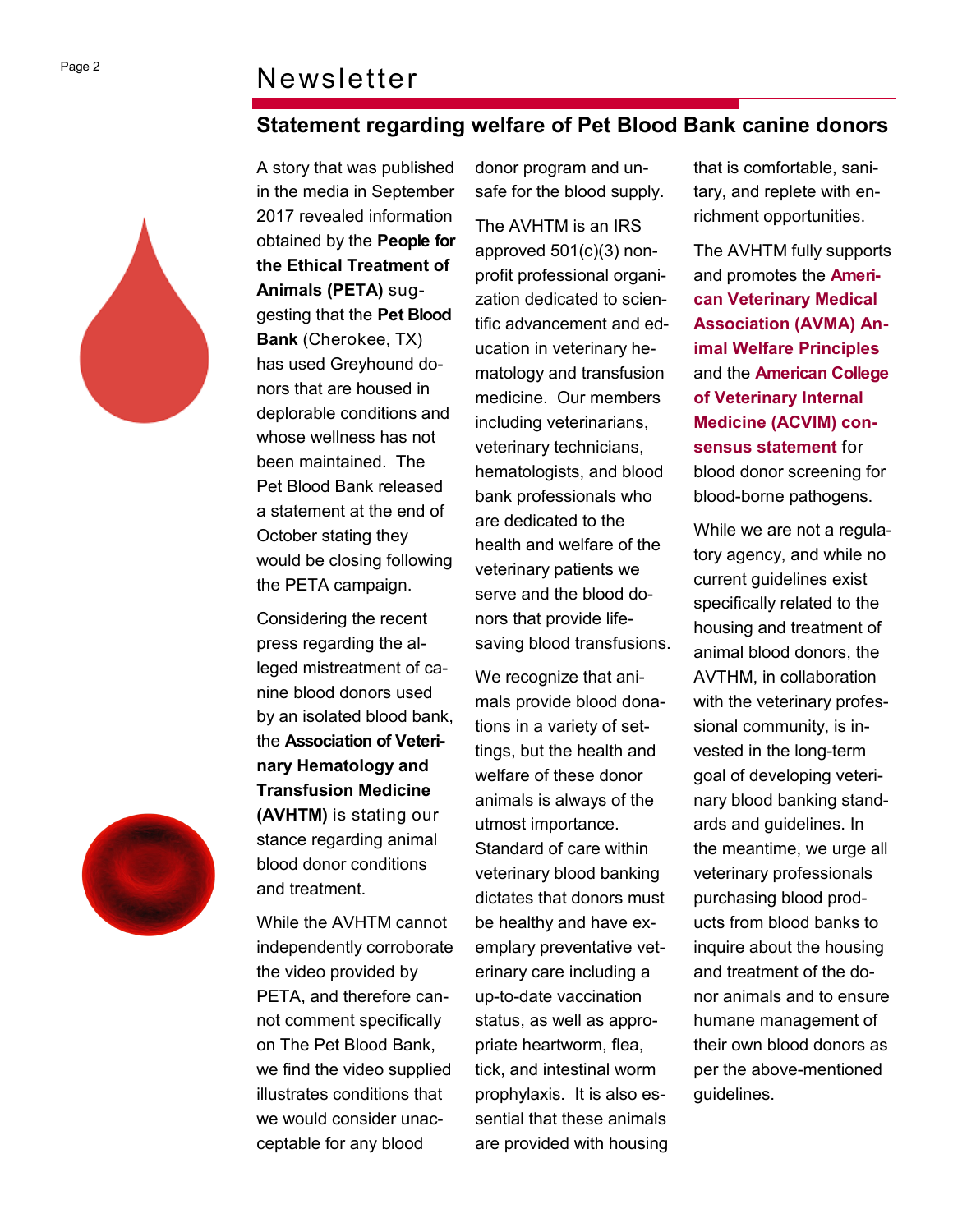## Recently Published Articles

The articles listed below are those published May-October 2017 in the field of veterinary transfusion medicine and blood banking:

- Doolin, K. S., et al. (2017). "Retrospective evaluation of unexpected events during collection of blood donations performed with and without sedation in cats (2010-2013)." **[J Vet Emerg Crit Care](http://onlinelibrary.wiley.com/doi/10.1111/vec.12643/abstract)** 27(5): 555-560.
- Goy-Thollot, I., et al. (2017). "Pre- and post-transfusion alloimmunization in dogs characterized by 2 antiglobulin-enhanced cross-match tests." **[J Vet Intern Med](http://onlinelibrary.wiley.com/doi/10.1111/jvim.14801/abstract)** 31(5): 1420-1429. [open access]
- Granfone, M. C., et al. (2017). "Evaluation of an intramuscular butorphanol and alfaxalone protocol for feline blood donation: a pilot study." **[J Feline Med Surg](http://journals.sagepub.com/doi/abs/10.1177/1098612X17732484?url_ver=Z39.88-2003&rfr_id=ori%3Arid%3Acrossref.org&rfr_dat=cr_pub%3Dpubmed&)** 1098612x17732484.
- Hahn, A., et al. (2017). "Blood product transfusions in great apes: a retrospective review of 12 cases." **[J Zoo Wildl Med](http://www.bioone.org/doi/10.1638/2016-0178R3.1?url_ver=Z39.88-2003&rfr_id=ori%3Arid%3Acrossref.org&rfr_dat=cr_pub%3Dpubmed&)** 48 (2): 461-465.
- Hanson, K. R., et al. (2017). "Incidence of blood transfusion requirement and factors associated with transfusion following liver lobectomy in dogs and cats: 72 cases (2007-2015)." **[J Am Vet Med Assoc](http://avmajournals.avma.org/doi/abs/10.2460/javma.251.8.929?url_ver=Z39.88-2003&rfr_id=ori:rid:crossref.org&rfr_dat=cr_pub%3dpubmed)** 251(8): 929-934.
- Kasondra, A., et al. (2017). "Therapeutic management of canine Ehrlichiosis with aid of blood transfusion: a case report." **[J](https://www.ncbi.nlm.nih.gov/pubmed/?term=Therapeutic+management+of+canine+Ehrlichiosis+with+aid+of+blood+transfusion%3A+a+case+report)  [Parasit Dis](https://www.ncbi.nlm.nih.gov/pubmed/?term=Therapeutic+management+of+canine+Ehrlichiosis+with+aid+of+blood+transfusion%3A+a+case+report)** 41(2): 395-397.
- Kim, S., et al. (2017). "Diagnosis of lymphoid malignancy by PCR for analysis of antigen receptor rearrangement after blood transfusion in a dog with acute lymphocytic leukemia." **[Immune Netw](https://www.ncbi.nlm.nih.gov/pmc/articles/PMC5577304/)** 17(4): 269-274. [open access]
- Lee, J. H., et al. (2017). "Kai 1 and Kai 2: Characterization of these dog erythrocyte antigens by monoclonal antibodies." **[PLoS One](https://www.ncbi.nlm.nih.gov/pmc/articles/PMC5491067/)** 12(6): e0179932. [open access]
- Luethy, D., et al. (2017). "Prediction of packed cell volume after whole blood transfusion in small ruminants and South American camelids: 80 cases (2006-2016)." **[J Vet Intern Med](http://onlinelibrary.wiley.com/doi/10.1111/jvim.14844/abstract)** 2017 Sep 29. doi: 10.1111/jvim.14844. [open access]
- Marenzoni, M. L., et al. (2017). "Comparison of three blood transfusion guidelines applied to 31 feline donors to minimise the risk of transfusion-transmissible infections." **[J Feline Med Surg](http://journals.sagepub.com/doi/abs/10.1177/1098612X17727233?url_ver=Z39.88-2003&rfr_id=ori:rid:crossref.org&rfr_dat=cr_pub%3dpubmed)** 1098612x17727233.
- Press, S. A., et al. (2017). "Electrolyte, acid-base, and hemoglobin oxygen affinity alterations following irradiation and storage of canine packed red blood cells." **[Vet Clin Pathol](http://onlinelibrary.wiley.com/doi/10.1111/vcp.12539/abstract)** Aug 31. doi: 10.1111/vcp.12539.
- Priolo, V., et al. (2017). "Naturally occurring antibodies in cats against dog erythrocyte antigens and vice versa." **[J Feline](http://journals.sagepub.com/doi/abs/10.1177/1098612X17727232?url_ver=Z39.88-2003&rfr_id=ori:rid:crossref.org&rfr_dat=cr_pub%3dpubmed)  [Med Surg](http://journals.sagepub.com/doi/abs/10.1177/1098612X17727232?url_ver=Z39.88-2003&rfr_id=ori:rid:crossref.org&rfr_dat=cr_pub%3dpubmed)** 1098612x17727232.
- Slichter, S. J., et al. (2017). "Leukofiltration plus pathogen reduction prevents alloimmune platelet refractoriness in a dog transfusion model." **[Blood](http://www.bloodjournal.org/content/130/8/1052.long?sso-checked=true)** 130(8): 1052-1061. [open access]
- Sumner, S. M., et al. (2017). "Platelet lysate obtained via platelet pheresis performed in standing and awake equine donors." **[Transfusion](http://onlinelibrary.wiley.com/doi/10.1111/trf.14124/abstract)** 57(7): 1755-1762.
- Thengchaisri, N., et al. (2017). "Comparative serological investigation between cat and tiger blood for transfusion." **[J Vet](https://www.ncbi.nlm.nih.gov/pmc/articles/PMC5487787/)  [Med Sci](https://www.ncbi.nlm.nih.gov/pmc/articles/PMC5487787/)** 79(6): 1081-1085. [open access]
- Vieira, S. M., et al. (2017). "Distribution of feline AB blood types: a review of frequencies and its implications in the Iberian Peninsula." **[JFMS Open Rep](https://www.ncbi.nlm.nih.gov/pmc/articles/PMC5613844/)** 3(2): 2055116917727693. [open access]
- Wilson, C. R., et al. (2017). "Biochemical evaluation of storage lesion in canine packed erythrocytes." **[J Small Anim Pract](http://onlinelibrary.wiley.com/doi/10.1111/jsap.12713/full)** 25 JUL 2017, DOI: 0.1111/jsap.12713.